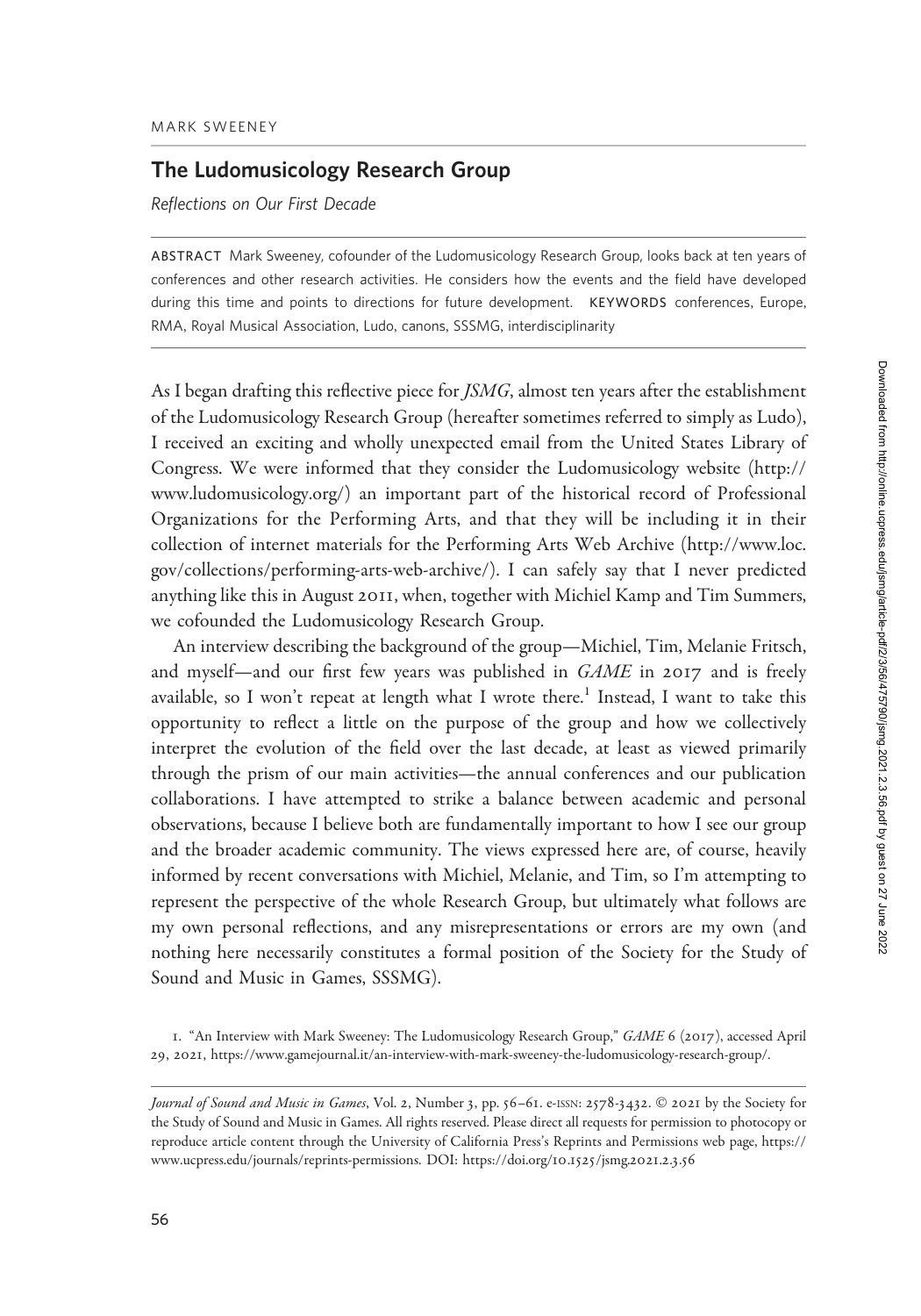When I was in the early stages of developing my doctoral research on aesthetic theory and video game music at Oxford, my supervisor, Peter Franklin, introduced me to Tim, who was close to completing his thesis on video game genres and music at Bristol. We reached out to Michiel Kamp at Cambridge, who was at a similar stage to me, working on ways of hearing video game music. We also collaborated with composer Huw Catchpole-Davies, whose doctoral work was dedicated to procedural music. Michiel and Melanie Fritsch both attended a 2011 symposium in Utrecht on "Videogame Music: Play, Fans, Space" organized by Isabella van Elferen. Melanie quickly became a key influence on us all and joined the group in 2016 as she worked to complete her thesis at Bayreuth on music performances of video game culture.<sup>2</sup>

As I remarked back in 2017, the term we adopted—ludomusicology—was playful and practical.<sup>3</sup> While our website still states that our focus is on "the musicological approach to video game music," and the term reflects our academic backgrounds, from the very start we had a broad outlook and aimed to develop and embrace a network representing diverse disciplinary and interdisciplinary perspectives. Nevertheless, our own doctoral work, like much of the research in this space around that time, aimed to establish high-level theoretical frameworks for thinking about game sound and music, and thus to provide a solid foundation for developing a broader and more material body of scholarship. Our work, perhaps unsurprisingly, was on some level also an attempt to justify a serious academic approach to video game music. It was therefore also all the more essential to all of us that we found ways to make connections with other scholars, in order to both deepen and, crucially, broaden our thinking.

### CONFERENCES AND GROWING WITH THE LUDO COMMUNITY

The 2012 RMA Study Day was envisaged as a one-off event to jump-start these lofty goals by providing an opportunity to share our ideas and make lasting connections with like-minded researchers. The day was well attended, and the high-quality contributions alongside keynote addresses from Isabella van Elferen and Anahid Kassabian inspired future events at Liverpool and then Chichester, and it quickly became evident that there was demand for an annual event. The duration of the conference increased to three days, and the number of attendees from all corners of the globe has grown significantly over the years, and especially as we were forced to move the conference to an online-only format for 2020 and 2021.

From the very start, at the 2012 event we were able to reach out to industry professionals like Jonathan Williams and Rich Aitken at Nimrod Productions. We have subsequently benefited from an amazing array of keynote speakers and dedicated practitioner sessions with a diverse range of composers and audio professionals. The invited keynote speakers are listed alphabetically here (Table 1), and while the magic and impact

<sup>2</sup>. Mark Sweeney, "Melanie Fritsch Joins Ludomusicology Research Group," Ludomusicology Research Group, October 25, 2016, accessed April 29, 2021, [https://www.ludomusicology.org/](https://www.ludomusicology.org/2016/10/25/melanie-fritsch-joins-ludomusicology-research-group/)2016/10/25/melanie-fritsch-joins[ludomusicology-research-group/](https://www.ludomusicology.org/2016/10/25/melanie-fritsch-joins-ludomusicology-research-group/).

<sup>3</sup>. "An Interview with Mark Sweeney."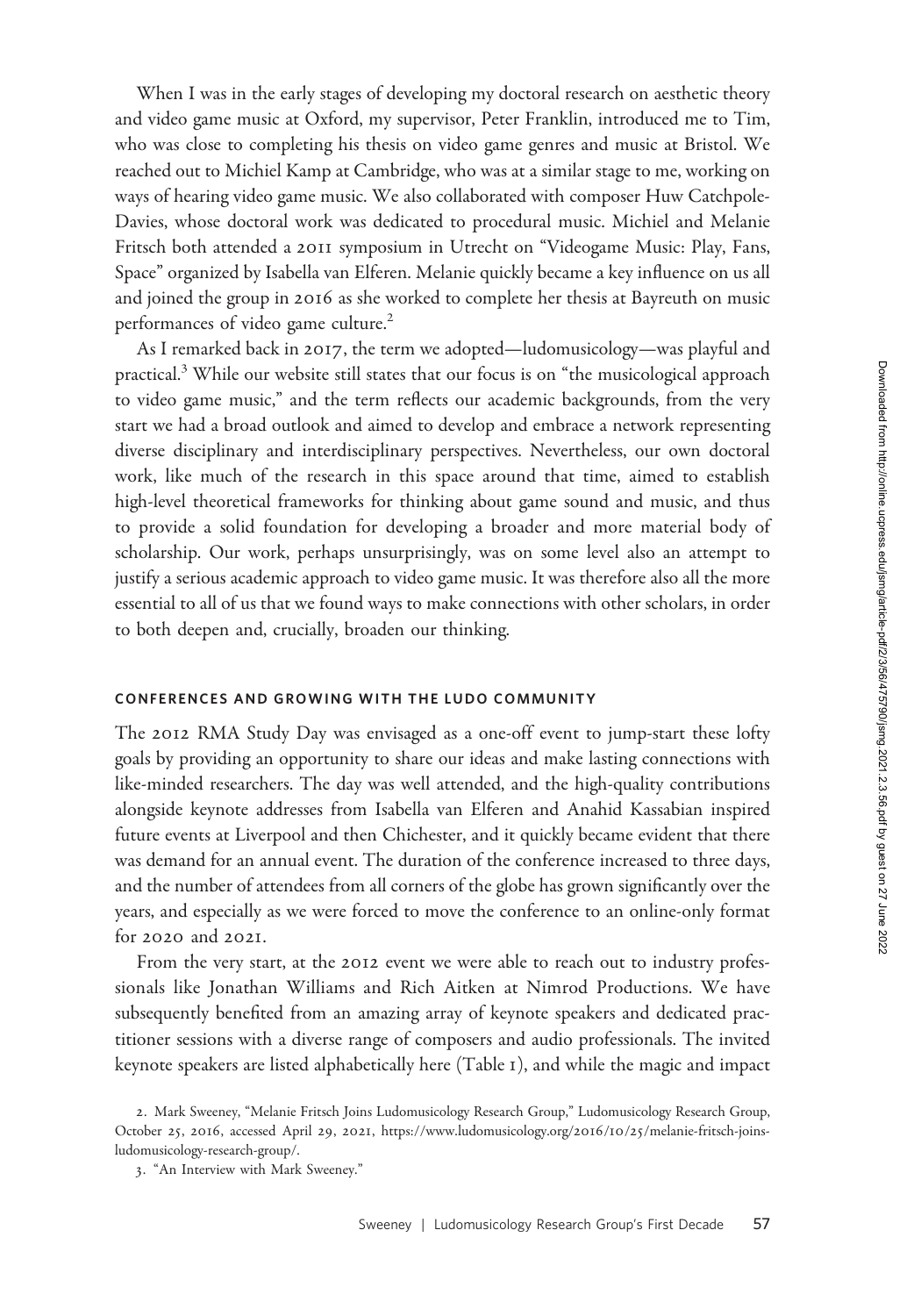| 2012 RMA Study Day<br>April 16, 2012            | St Catherine's College,<br>University of Oxford                                                       | Isabella van Elferen<br>Anahid Kassabian                                                                     |
|-------------------------------------------------|-------------------------------------------------------------------------------------------------------|--------------------------------------------------------------------------------------------------------------|
| Ludo2013<br>April 12-23, 2013                   | University of Liverpool                                                                               | William Gibbons<br>Mark Grimshaw                                                                             |
| Ludo2014<br>April 10-12, 2014                   | University of Chichester                                                                              | Stephen Baysted<br>William Cheng<br>Kevin Donnelly<br>James Hannigan<br>Richard Jacques<br>Winifred Phillips |
| Ludo2015<br>April 9-10, 2015                    | University of Utrecht                                                                                 | Karen Collins<br>David Roesner<br><b>Richard Stevens</b>                                                     |
| Ludo2016<br>April 8-10, 2016                    | University of Southampton                                                                             | Andrew Barnabas<br>Neil Lerner                                                                               |
| <b>Ludo2017</b><br>April 20-22, 2017            | <b>Bath Spa University</b>                                                                            | Rob Hubbard<br>Kenneth McAlpine<br>Roger Moseley                                                             |
| <b>Ludo2018</b><br>April 13-15, 2018            | Hochschule für Musik und<br>Theater "Felix Mendelssohn<br>Bartholdy" and the<br>University of Leipzig | Michael Austin<br>Adele Cutting<br>Kristine Jørgensen                                                        |
| Ludo2019<br>April 26-28, 2019                   | University of Leeds                                                                                   | Lydia Andrew<br>Joe Henson and Alexis Smith (The Flight)<br>James Newman<br>Paul Weir                        |
| <b>Ludo2020</b><br>April 25, May 2, May 9, 2020 | Virtual Conference Series                                                                             |                                                                                                              |
| <b>Ludo2021</b><br>April 23-25, 2021            | Virtual Conference                                                                                    | Hillegonda Rietveld<br>Poornima Seetharaman<br>Markus Zierhofer                                              |

## TABLE 1. List of Ludomusicology conferences and keynote speakers.

of these sessions is somewhat lost in the translation to this format, the names trigger many standout memories and formative experiences for me. Indeed, all four of us in the Ludo group have felt so deeply honored and privileged to have benefitted from exposure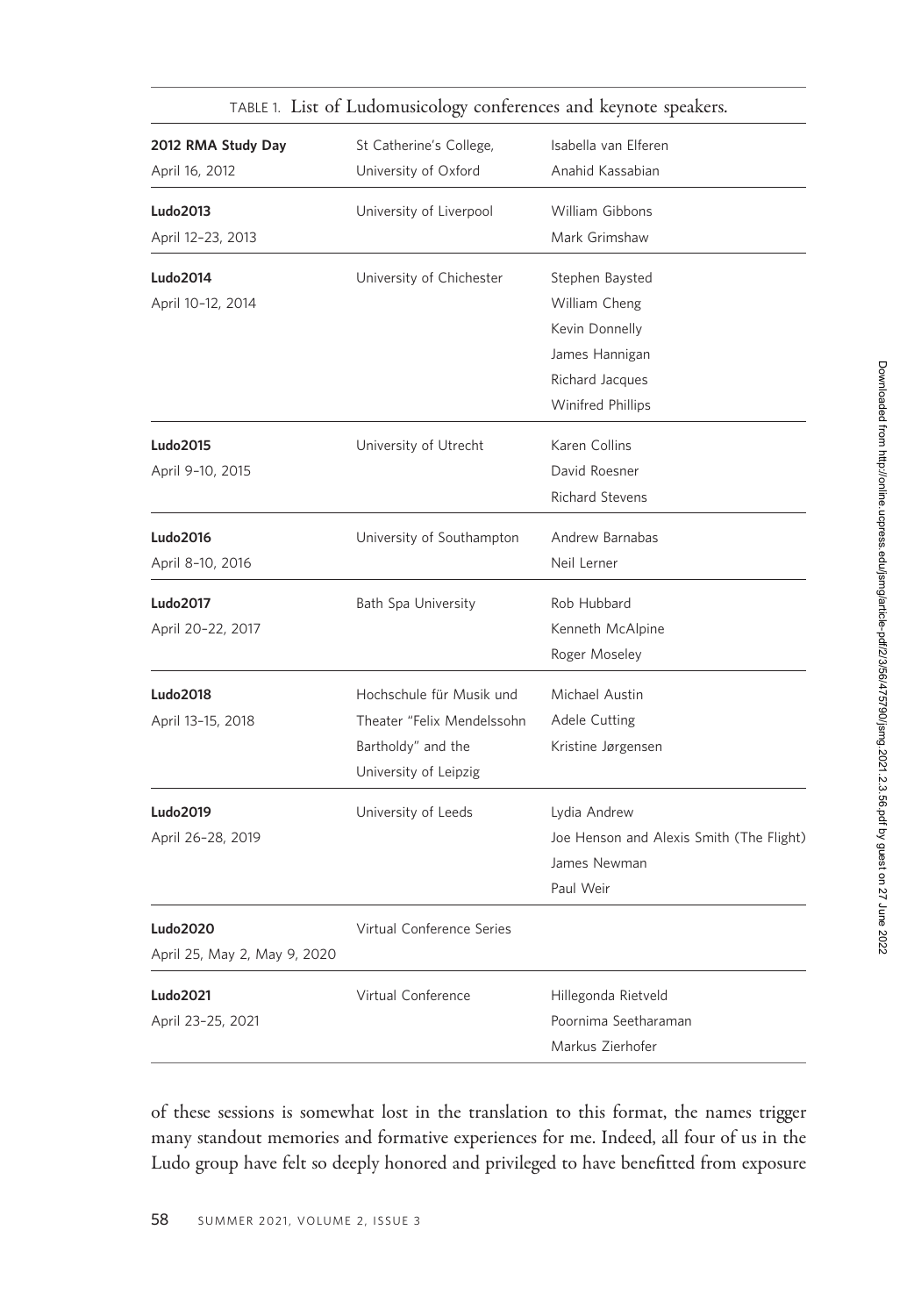to the work and guidance of all these people, not to mention the many other significant contributions to the field that have been shared at a Ludo conference.

These memories, alongside numerous other speakers, sessions, and especially social events—like a *Guitar Hero* competition at Ludo2013, the evening concert at the Michael Tippett Centre during Ludo2017, Ludo2018's Pac-Man and pizza evening, or our nowinfamous homemade pub quizzes—have coalesced into the broader fabric of this vibrant academic community. Diversity and inclusion are easy buzzwords to reference, and I'm acutely aware of both my own privileges and the responsibilities that come with my current roles. I also maintain that my own successes have come in no small part from being surrounded by great people—Melanie, Michiel, and Tim foremost among them but more than this: it has been a fundamental part of my own personal development to listen and learn from the diverse voices at the Ludo conferences. On a personal note, I really want to take this opportunity to thank everybody who has submitted an abstract, delivered a paper, asked a question, called out false or problematic assumptions, or simply conversed with me in the coffee break: you really have challenged me as an individual to listen more, to think more, and, in short, to be both a better academic and person.

I can report that over the years the Ludo group has witnessed an increasing diversity of materials and speakers. Increasingly, valuable contributions are made from people who do not necessarily identify academia as their day job. There is always more still to do. We believe that as issues of identity, race, gender, disability, and sexuality are more regularly the topic of conversation in the papers themselves, there is a powerful amplification of consciousness and understanding across the community. We are proud to receive consistent feedback that we're a supportive, welcoming community, and as we continue to ask more of each other academically and hold each other to higher expectations, our goal at Ludo is to ensure this is achieved in a supportive way. That's why both words of the phrase academic community are important.

#### LUDOMUSICOLOGY RESEARCH GROUP PUBLICATIONS

By building the website and social media channels to promote the conference, over the years we have developed the apparatus to help connect people and to share ideas. We have published over twenty guest contributions on the Ludo blog—which has predominantly showcased guest speakers rather than our own research—including conference reviews, analytical pieces on games, interviews, and most recently a series of articles on the state of research in various countries and regions around the world. Michiel has for many years taken the lead in managing an ever-growing bibliography, which is now housed on the SSSMG website (<https://www.sssmg.org/wp/bibliography/>) and has grown to almost 600 entries.

Our edited volume, Ludomusicology: Approaches to Video Game Music (2016, Equinox), $4$  originated primarily from papers given at our inaugural conference and reflects the variety of approaches to the study of game music. Through the various ways

4. Michiel Kamp, Tim Summers, and Mark Sweeney, eds., Ludomusicology: Approaches to Video Game Music (Sheffield, UK: Equinox, 2016).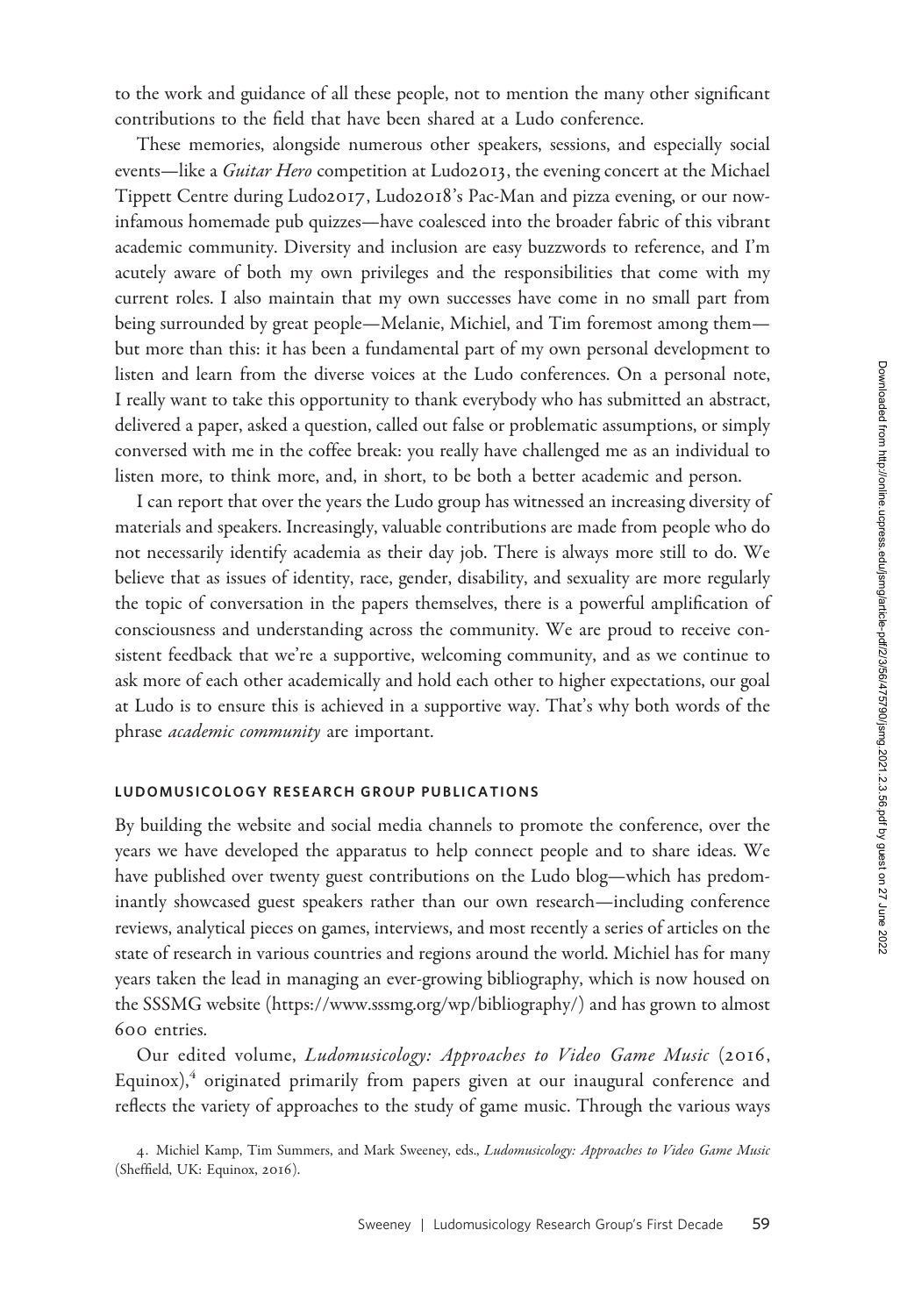our contributors pioneered conceptualizing and analyzing game music, we attempted to draw out critical issues including the distinction between gameplay and music play, how notions of diegesis are complicated by video game interactivity, the importance of cinema aesthetics in game music, the technicalities of game music production, and the relationships between game music and art music traditions. Again, the aim was always to strive for accessibility while remaining theoretically substantial.

More recently, we launched a book series with Intellect Academic Publishing: Studies in Game Sound and Music.<sup>5</sup> The first entry in the series is penned by our very own Tim Summers and offers a comprehensive and in-depth companion to the music and sound of a single video game, *The Legend of Zelda: Ocarina of Time*.<sup>6</sup> We have an exciting pipeline of more academic peer-reviewed monographs and edited collections for the series. As always, we're striving to engage game audio practitioners and researchers from a range of disciplines, including anthropology, computer science, media studies, psychology, sociology, and sound studies, as well as musicology.

The conferences also provided the source for the double special issue on video game music and sound that we guest edited for *The Soundtrack* (vol. 8, no.  $I-2$ ) in 2015. This editing experience was invaluable. As early as  $Ludo2014$ , we convened a special session to gain input from a wide range of scholars on the question "What Would a Game Music/ Sound Journal Look Like?" That discussion with colleagues from the North American Conference on Video Game Music (NACVGM, [https://vgmconference.weebly.com/\)](https://vgmconference.weebly.com/), and many others, led to the establishment of the Society for the Study of Sound and Music in Games (SSSMG, [http://www.sssmg.org/\)](http://www.sssmg.org/). The Society was in no small part formed with the objective of launching this journal, the *Journal of Sound and Music in* Games (JSMG), which published its first volume in 2020 with the University of California Press.

### THE FUTURE

Across all these areas of activity, it has been really pleasing to see a coherent corpus of knowledge developing, but we're also very aware of issues around canonicity of authors, subjects, and games. While to some extent these seem like common growing pains of any field of research, it's been critical to the Ludo group that we don't establish exclusionary systems of study and academic culture. Of course, SSSMG too has an increasingly important role to play to ensure accessibility, diversity, and inclusion, and we are working hard—and listening carefully to the community—on what a sustainable, accessible, and inclusive future might look like. In particular, we aspire to better support students, earlycareer researchers, and independent scholars.

From the perspective of the Ludomusicology Research Group, it's been very exciting to be part of the rapid growth and interest in game music. Through the conferences and

<sup>5</sup>. "Intellect Books | Studies in Game Sound and Music," Intellect Books, n.d., accessed May 3, 2021, [https://](https://www.intellectbooks.com/studies-in-game-sound-and-music) [www.intellectbooks.com/studies-in-game-sound-and-music](https://www.intellectbooks.com/studies-in-game-sound-and-music).

<sup>6</sup>. Tim Summers, The Legend of Zelda: Ocarina of Time, A Game Music Companion (Bristol, UK: Intellect, 2021).